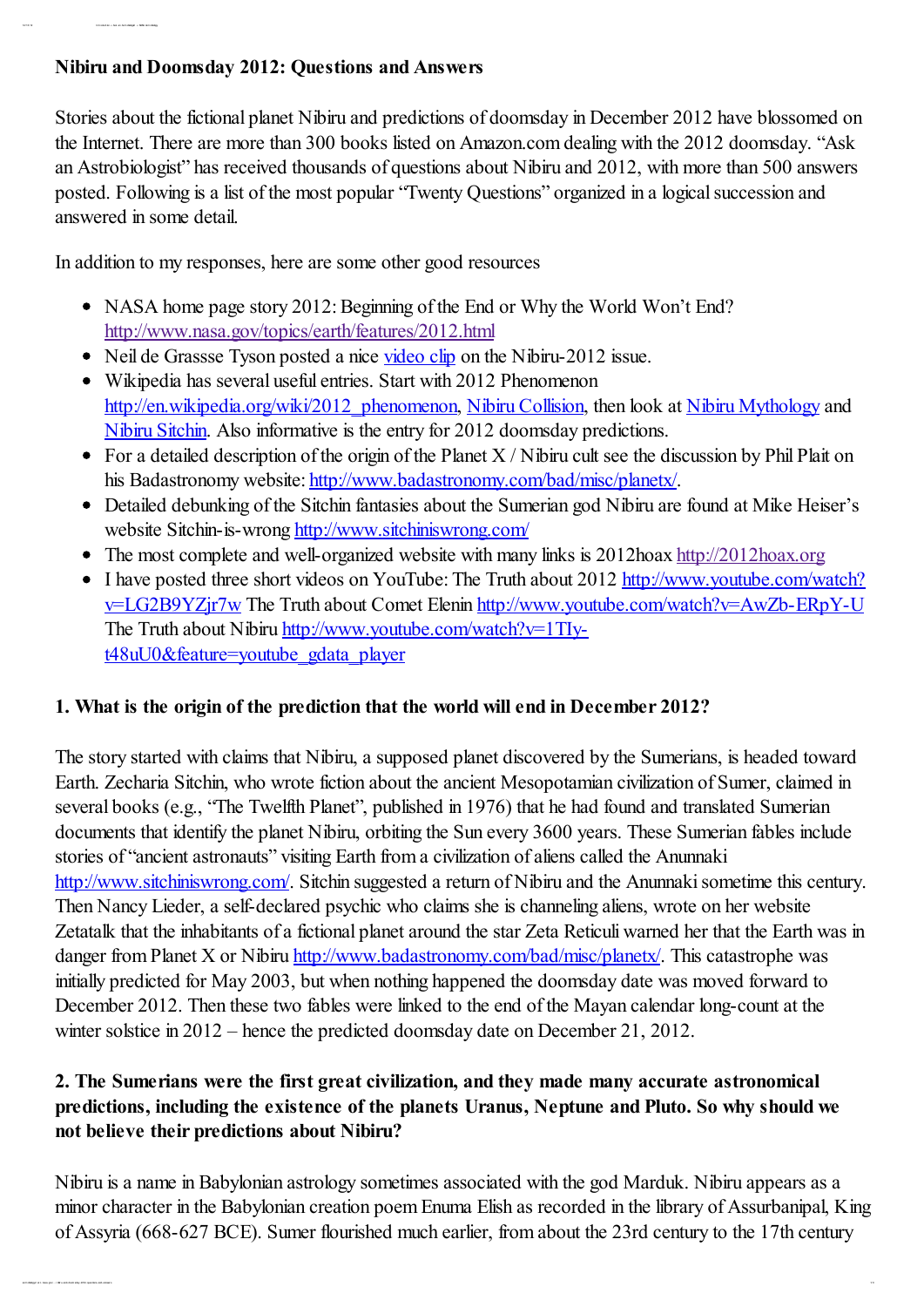BCE. The claims that Nibiru is a planet and was known to the Sumerians are contradicted by scholars who (unlike Zecharia Sitchin) actually study and translate the written records of ancient Mesopotamia. Sumer was indeed a great civilization, important for the development of agriculture, water management, urban life, and especially writing. However, they left very few records dealing with astronomy. Certainly they did not know about the existence of Uranus, Neptune or Pluto. They also had no understanding that the planets orbited the Sun, an idea that first developed in ancient Greece two millennia after the end of Sumer. Claims that Sumerians had a sophisticated astronomy, or that they had a planet named Nibiru, are the product of Sitchin's imagination.

12/ 13/ 12 I nt r oduct ion « Ask an Ast r obiologist « NASA Ast r obiology

# 3. How can you deny the existence of Nibiru when NASA discovered it in 1983 and the story appeared in leading newspapers? At that time you called it Planet X, and later it was named Xena or Eris.

IRAS (the NASA Infrared Astronomy Satellite, which carried out a sky survey for 10 months in 1983) discovered many infrared sources, but none of them was Nibiru or Planet X or any other objects in the outer solar system [spider.ipac.caltech.edu/staff/tchester/iras/no\\_tenth\\_planet\\_yet.html.](https://astrobiology.nasa.gov/spider.ipac.caltech.edu/staff/tchester/iras/no_tenth_planet_yet.html) Briefly, IRAS cataloged 350,000 infrared sources, and initially many of these sources were unidentified (which was the point, of course, of making such a survey). All of these observations have been followed up by subsequent studies with more powerful instruments both on the ground and in space. The rumor about a "tenth planet" erupted in 1984 after a scientific paper was published in AstrophysicalJournal Letters titled "Unidentified point sources in the IRAS minisurvey", which discussed several infrared sources with "no counterparts". But these "mystery objects" were subsequently found to be distant galaxies (except one, which was a wisp of "infrared cirrus"), as published in 1987. No IRAS source has ever turned out to be a planet. A good discussion of this whole issue is to be found on Phil Plait's website [www.badastronomy.com/bad/misc/planetx/science.html#iras](https://astrobiology.nasa.gov/www.badastronomy.com/bad/misc/planetx/science.html#iras). The bottom line is that NASA astronomers never discovered or announced a planet. To an astronomer, persistent claims about a planet that is "nearby" but "invisible" are just plain silly.

# 4. Maybe we should be asking about Planet X or Eris, not Nibiru. And what about the giant planet Tyche?

"Planet X" is an oxymoron when applied to a real object. The term has been used by astronomers over the past century for a possible or suspected object. Once the object is found, it is given a real name, as was done with Pluto and Eris, both of which were at some time referred to as Planet X. If a new object turns out to be not real, or not a planet, then you won't hear about it again. If it is real, it is not called Planet X. Eris is one of several dwarf planets in the outer solar system, found by astronomers using conventional ground-based telescopes. All of the dwarf planets are on orbits that will never bring them near Earth. Like Pluto, Eris is smaller than our Moon. It is very far away, and its orbit never brings it within 4 billion miles. Tyche, in contrast, is supposed to be a giant planet (with several times the mass of Jupiter) in the far outer solar system [http://en.wikipedia.org/wiki/Tyche\\_](http://en.wikipedia.org/wiki/Tyche_(hypothetical_planet)). It was suggested in 1999 from an analysis of the orbits of comets. It has never been seen or detected, and most astronomers do not believe it exists. It if were real, even at a very great distance from the Sun, it should have been picked up in recent infrared sky surveys such as WISE [http://en.wikipedia.org/wiki/Wide-field\\_Infrared\\_Survey\\_Explorer](http://en.wikipedia.org/wiki/Wide-field_Infrared_Survey_Explorer). Even if such an object exists, it can have no effect on the planets or their orbits.

# 5. Do you deny that NASA built a South Pole Telescope to track Nibiru? Why else would they build a telescope at the South Pole? And wasn't HAARP built as part of a defense against Nibiru?

There is a telescope at the South Pole, but it was not built by NASA and is not used to study Nibiru. The

 $220$  and  $200$  and  $200$  and  $200$  and any  $200$  and answer s  $200$  and answer s  $20$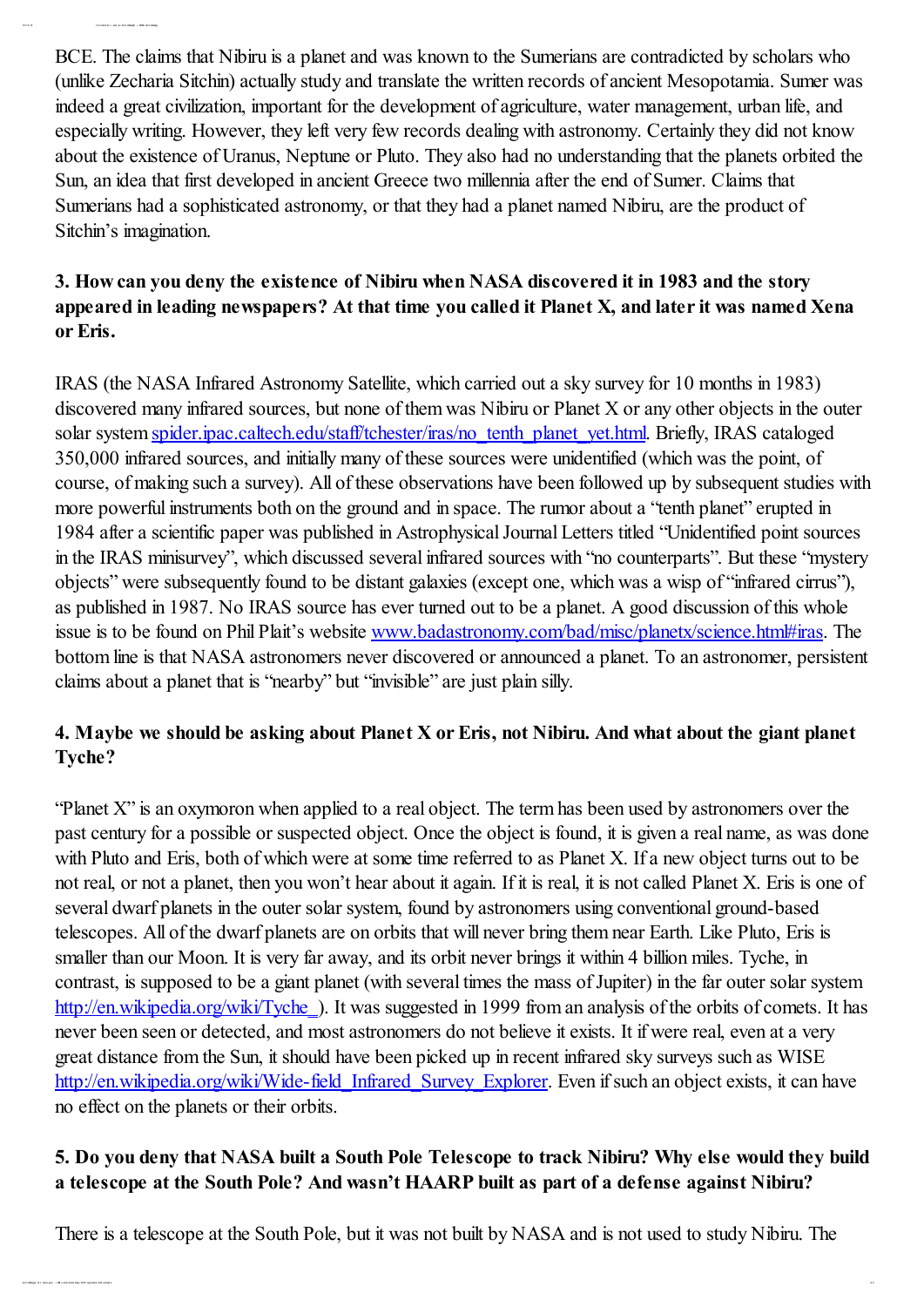South Pole Telescope was supported by the National Science Foundation, and it is a radio telescope, not an optical instrument. It cannot take images or photos. You can look it up on Wikipedia [http://en.wikipedia.org/wiki/South\\_Pole\\_Telescope](http://en.wikipedia.org/wiki/South_Pole_Telescope). The Antarctic is a great place for astronomical infrared and short-wave-radio observations, and it also has the advantage that objects can be observed continuously without the interference of the day-night cycle. I should add that it is impossible to imagine a geometry in which an object can be seen only from the South Pole. Even if it were due south of the Earth, it could be seen from the entire southern hemisphere. As to HAARP, that is a favorite subject on conspiracy theory websites. HAARP is an upper atmosphere research instrument operated by the University of Alaska and primarily funded by the U.S. Defense Department

[http://en.wikipedia.org/wiki/High\\_Frequency\\_Active\\_Auroral\\_Research\\_Program](http://en.wikipedia.org/wiki/High_Frequency_Active_Auroral_Research_Program). The woo-woo crowd seems to think it was built to cause earthquakes. It has nothing to do with Nibiru or 2012.

#### 6. There are many photos and videos of Nibiru on the Internet. Isn't that proof that it exists?

Many of the photos and videos on the Internet that were taken two or three years ago were of some feature near the Sun (apparently supporting the claim that Nibiru was hiding behind the Sun). These are actually false images of the Sun caused by internal reflections in the lens, often called lens flare. You can identify them easily by the fact that they appear diametrically opposite the realsolar image, as if reflected across the center of the image. This is especially obvious in videos, where as the camera moves, the false image dances about always exactly opposite the real image. Similar lens flare is a source of many UFO photos taken at night with strong light sources such as streetlights in the frame. I am surprised that people don't recognize this common photo artifact. There are also photos showing something nearly as large and bright as the Sun (a "second sun"). This is a crazy idea; if there were a second sun every one could see it (and we would be getting very hot!). It amazes me that people will go on at great length about a second sun without stepping outside and looking for themselves. If you can't see it yourself with your own eyes, it doesn't exist! One widely reported telescopic photo [www.greatdreams.com/nibiru-possible.jpg](https://astrobiology.nasa.gov/www.greatdreams.com/nibiru-possible.jpg) shows two views of an expanding gas cloud far beyond the solar system, which is not moving; you can see this from the fact that the stars are the same in both pictures. A sharp-eyed reader of this website identified these photos as a light shell around the star V838 Mon. Wikipedia has a nice write-up and a beautiful photo of it from Hubble [http://en.wikipedia.org/wiki/V838\\_Monocerotis](http://en.wikipedia.org/wiki/V838_Monocerotis). Another high school student was initially impressed by posted images of a red blob that were said to be of Nibiru, until he found that he could easily duplicate the photo using Photoshop. Other people see the bright planets Venus and Jupiter in the sky and think they are

Nibiru. Do they think they have discovered something new that no one else is seeing? There are more than 100,000 amateur astronomers from all over the world. They are constantly watching the sky, and not one of them has reported seeing Nibiru or any other rogue object.

#### 7. Can you explain the fact that the area at (5h 53m 27s, -6 10' 58") has been blackened out in Google Sky and Microsoft Telescope? People suggest that these have been blackened out because those are the co-ordinates where Nibiru is located at present.

Several people have asked me about this blank rectangle in Orion in Google Sky, or another similar blank in Virgo [http://www.2012hoax.org/google-sky.](http://www.2012hoax.org/google-sky) Google Sky and other Internet maps are compilations of astronomical photos of the sky. Many of them are photos taken more than 50 years ago in the Palomar Sky Survey; others are more recent from the Sloan Digital Survey. The problem is that many people think Google sky is a live view of the sky today. They write to me about searching Google Sky for Nibiru or other rogue objects, but even if these were real they would not be visible in these old data. The entire premise that Google Sky can be used to find images of Nibiru, or that blanks indicate that the authorities are hiding important images of Nibiru, is wrong.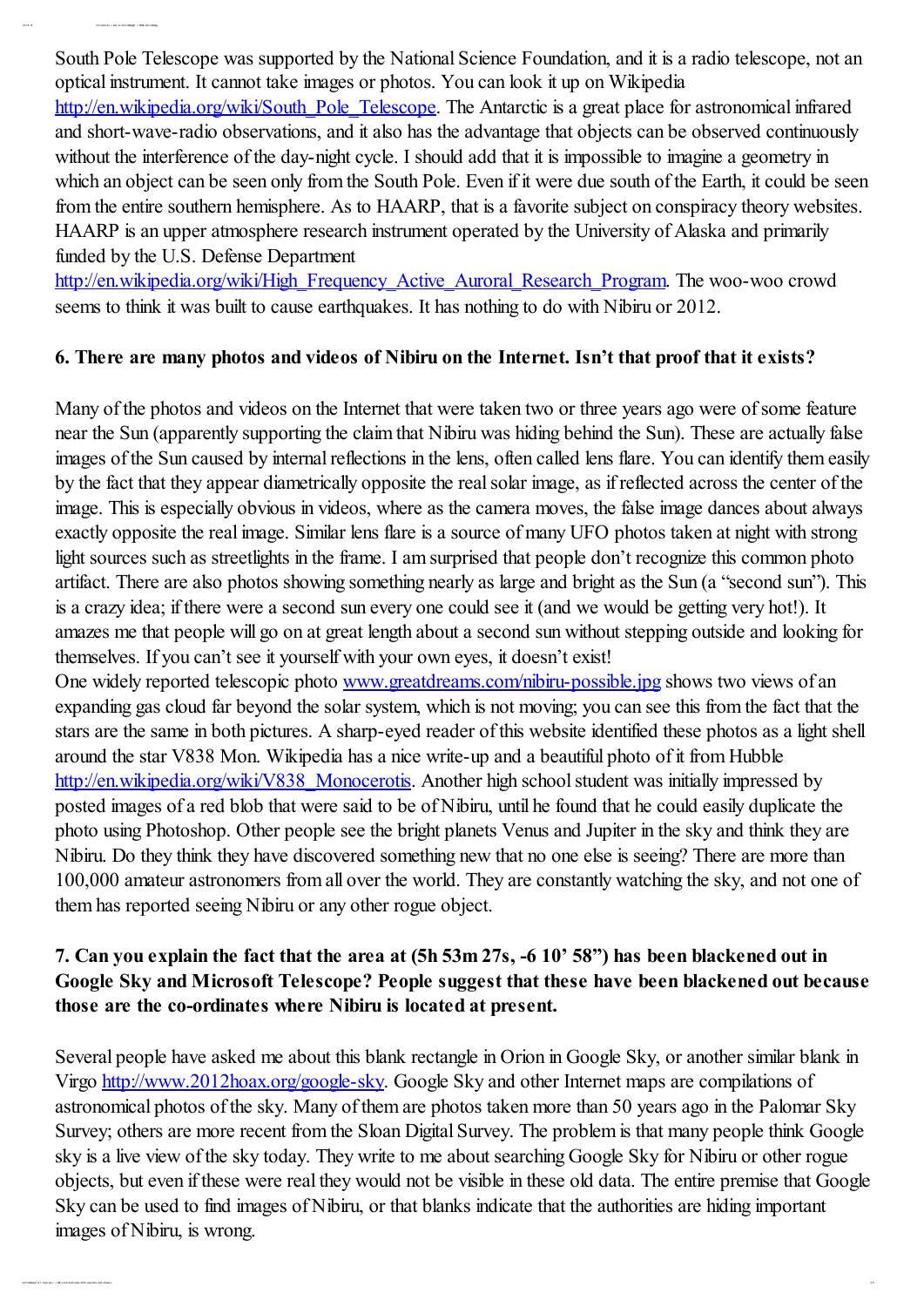## 8. If the government knew about Nibiru, wouldn't they keep it a secret to avoid panic? Isn't it the government's job to keep the population at ease?

12/ 13/ 12 I nt r oduct ion « Ask an Ast r obiologist « NASA Ast r obiology

There are many objectives of government, but they do not include keeping the population at ease. My experience is that sometimes parts of the government do just the opposite, as in the frequent references to various terrorist threats or warnings about driving accidents on long holiday weekends, which are no more dangerous than any other time. There is a long history of associating bad things with political opponents (older readers will remember the "missile gap" in the 1960 election, younger ones will note the many current references to who is or is not keeping the U.S. safe from terrorists). Further, socialscientists have pointed out that many of our concepts of public panic are the product of Hollywood, while in the real world people have a good record of helping each other in a time of danger. I think everyone also recognizes that keeping bad news secret usually backfires, making the issue even worse when the facts finally come out. In the case of Nibiru, these facts would have come out years ago, if it were real.

If Nibiru were real, it would be tracked by thousands of astronomers, amateurs as well a professional. These astronomers are spread all over the world. I know the astronomy community, and these scientists would not keep a secret even if ordered to. It is also worth remembering that most astronomers in the U.S. work for universities, and that academic organizations, not the government, run most of the big telescopes. Even the Hubble Space Telescope is operated by a consortium of universities. NASA and the government get most of their information from these outside astronomers, not the other way around.

## 9. Why does the Mayan calendar say the world will end in 2012? I have heard that they have been pretty accurate in the past with other planetary predictions. How can you be sure you know more than they did?

Calendars exist for keeping track of the passage of time, not for predicting the future. The Mayan astronomers were clever, and they developed a very complex calendar. Ancient calendars are interesting to historians, but they cannot match the ability we have today to keep track of time, or the precision of the calendars currently in use. The main point, however, is that calendars, whether contemporary or ancient, cannot predict the future of our planet or warn of things to happen on a specific date such as 2012. To further complicate matters, scholars do not agree on when the Mayan calendar long-count turns over. There is no agreed-upon synchronization between the Mayan calendar and ours, which was imported much later from Europe. This supposedly key date in the Mayan calendar may have already happened, or it may lie decades in the future.

#### 10. What is the polar shift theory? Is it true that the Earth's crust does a 180-degree rotation around the core in a matter of days if not hours? Does this have something to do to do with our solar system dipping beneath the galactic equator?

A reversal in the rotation of Earth is impossible. It has never happened and never will. There are slow movements of the continents (for example Antarctica was near the equator hundreds of millions of years ago), but that is irrelevant to claims of reversal of the rotational poles. However, many of the disaster websites pull a bait-and-shift to fool people. They claim a relationship between the rotation and the magnetic polarity of Earth, which does change irregularly with a magnetic reversal taking place every 400,000 years on average. As far as we know, such a magnetic reversal doesn't cause any harm to life on Earth. A magnetic reversal is unlikely to happen in the next few millennia, anyway. But they falsely claim that a magnetic reversal is coming in 2012 and that this is the same as, or will trigger, a reversal of rotational poles. The bottom line is:(a) Rotation direction and magnetic polarity are not related. (b) There is no reason to expect a reversal of magnetic polarity any time soon, or to anticipate any bad effects on life when it does eventually happen. © A

ast r obiology2. ar c. nasa. gov/ …/ nibir u- and- doom sday- 2012- quest ions- and- answer s 4/ 9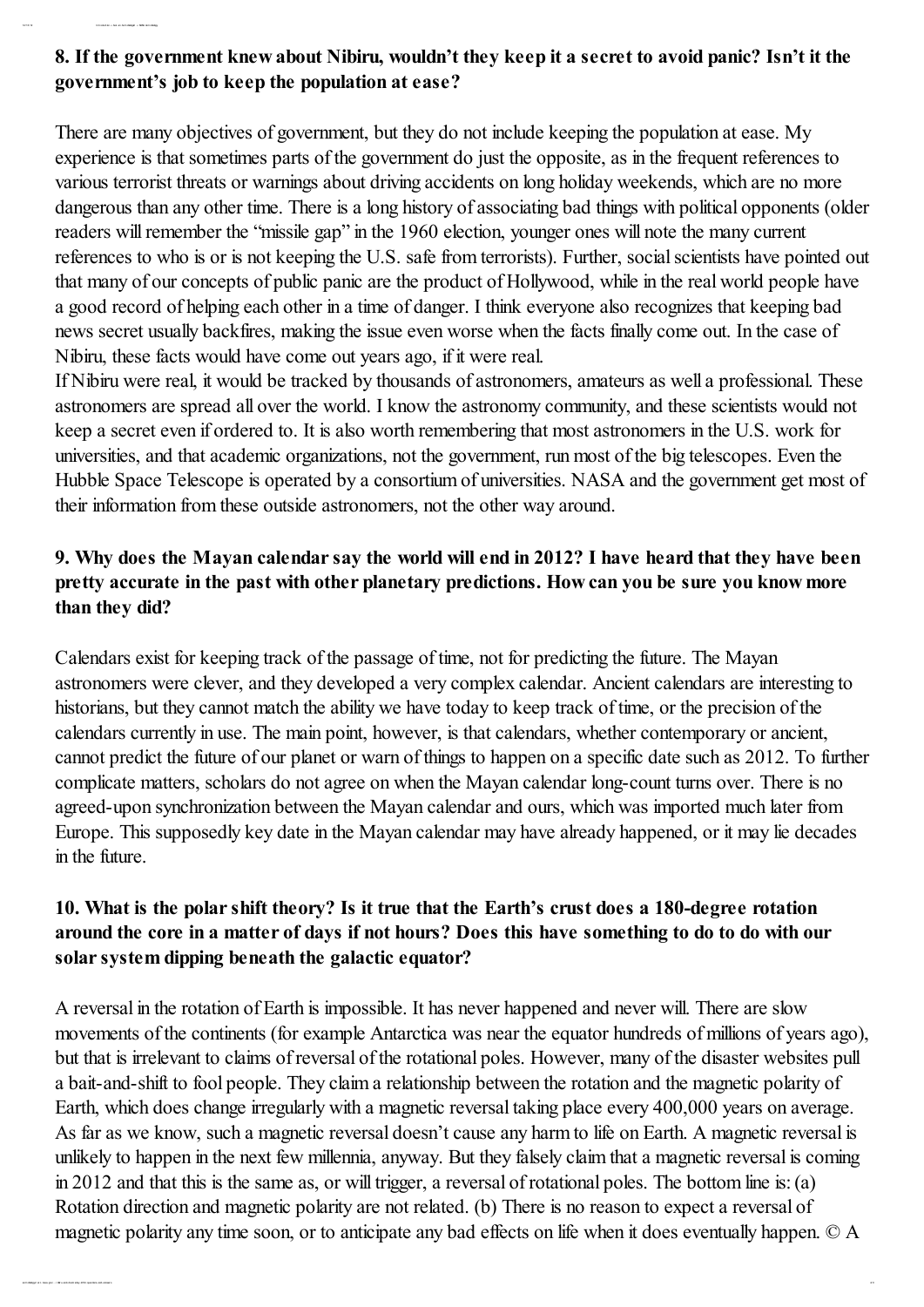sudden shift in rotational pole with disastrous consequences is impossible. Also, none of this has anything to do with the galactic equator or any of the other nonsense about alignments that appears on many of the conspiracy theory websites.

## 11. When most of the planets align in 2012 and planet Earth is in the center of the Milky Way, what will the effects of this be on planet Earth? Could it cause a pole shift, and if so what could we expect?

There is no planet alignment in 2012 or any other time in the next several years. In fact, in late 2012 the planets are scattered all over the sky! As to the Earth being in the center of the Milky Way, I don't know what this phrase means. If you are referring to the Milky Way Galaxy, we are rather far toward the edge of this spiral galaxy, some 30,000 light years from the center. We circle the galactic center in a period of 225- 250 million years, always keeping approximately the same distance. Concerning a pole shift, I also don't know what this means. If it means some sudden change in the position of the rotation axis of the Earth, then that is impossible, as noted in the answer to Question 10. What many websites do discuss is the alignment of the Earth and Sun with the center of the Milky Way in the constellation of Sagittarius. This happens every December, with no bad consequences, and there is no reason to expect 2012 to be different from any other year.

## 12. When the Sun and the Earth line up on the galactic plane at the same time with the black hole being in the center couldn't that cause something to happen, due to the fact that the black hole has such a strong gravitational pull.

There is a giant black hole in the center of our Milky Way galaxy, and like any concentration of mass it exerts gravitational force on the rest of the Galaxy. However, the galactic center is very far away, approximately 30,000 light years, so it has negligible effects on the solar system or the Earth. There are no special forces from the galactic plane or the galactic center. The only important force that acts on the Earth is the gravitation of the Sun and Moon. As far as the influence of the galactic plane, there is nothing special about this location. The last time the Earth was in the galactic plane was several million years ago. Claims that we are about to cross the galactic plane are untrue.

There is a widespread misunderstanding about the gravitational influence of another object on the Earth or other planets, whether it is a distant black hole or a nearby rogue planet. One sees claims often that some object, like Nibiru or Comet Elenin, will cause a pole shift or trigger earthquakes, but that is not the way it works. The only effect of an external gravitational pull is to change the orbits of planets. If there were a massive intruder like Nibiru, it would be altering the orbits of the Earth and other planets, something astronomers would measure immediately. What it won't do is shift the rotational pole or cause earthquakes or other geological events.

## 13. I have heard that the Earth's magnetic field will flip in 2012 just when the strongest level of solar storms in history is predicted to take place. Will this kill us or destroy our civilization?

Near solar maximum (which happens every 11 years approximately), there are many more sunspots, solar flares and coronal mass ejections than near solar minimum. Flares and mass ejections are no danger for humans or other life on Earth. They could endanger astronauts in deep space or on the Moon, and this is something that NASA must learn to deal with, but it is not a problem for you or me. Large outbursts can interrupt radio transmission, cause bright displays of the aurora (Northern and Southern Lights), and damage the electronics of some satellites in space. Today many satellites are designed to protect against this possibility, for example by switching offsome of their more delicate circuits and going into a "safe" mode for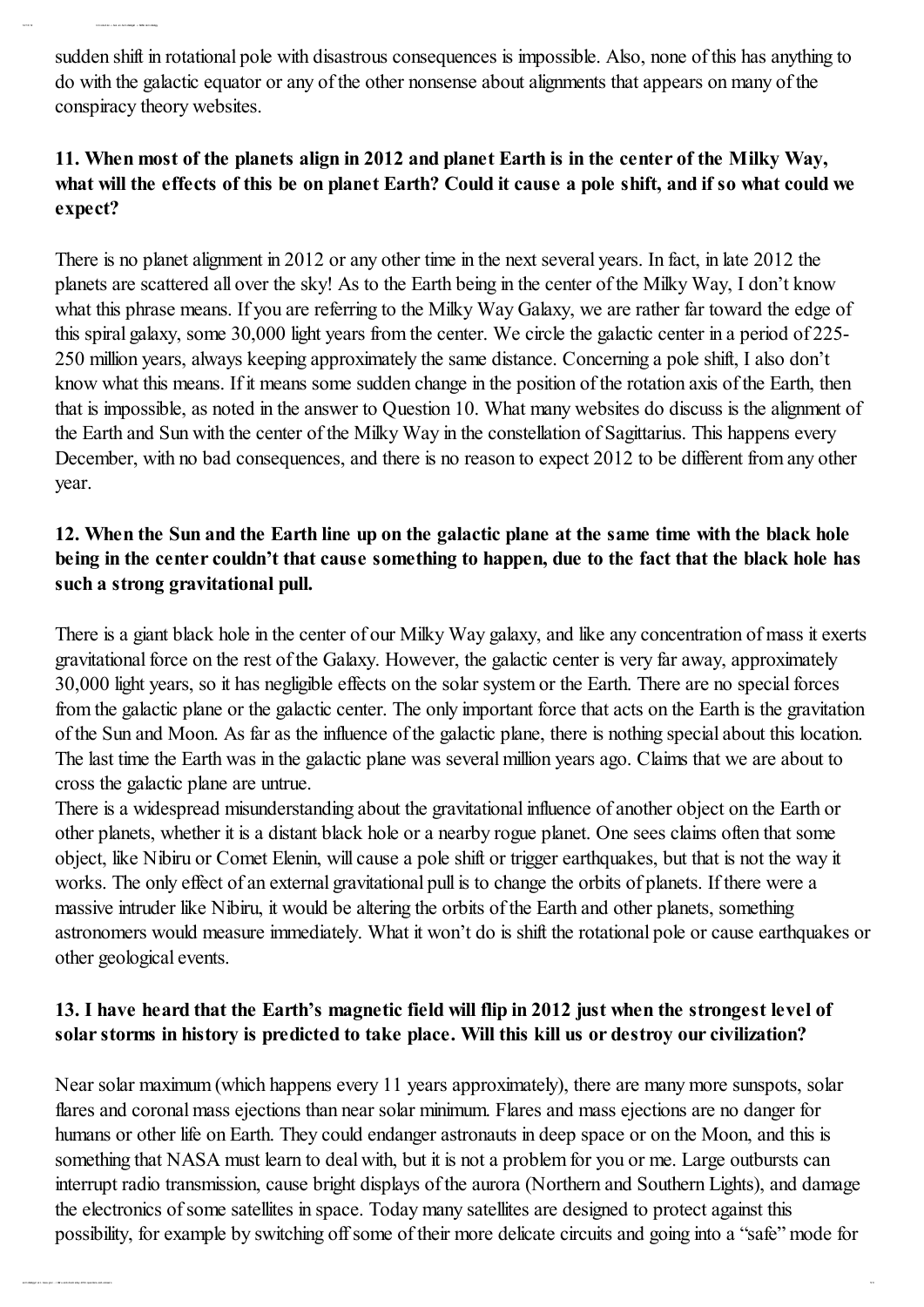a few hours. In extreme cases solar activity can also disrupt electrical transmissions on the ground, possibly leading to electrical blackouts, but this is rare.

The last solar maximum occurred in 2001, but the subsequent solar minimum was unusual, with a period of a couple of years with almost no sunspots or other solar activity. Scientists now guess that the next maximum will in 2013 not 2012. However, the details of the solar cycle remain basically unpredictable.

You are correct that the Earth's magnetic field protects us by creating a large region in space, called the Earth's magnetosphere, within which most of the material ejected from the Sun is captured or deflected, but there is no reason to expect a reversal of magnetic polarity any time soon. These magnetic reversals happen only once in 400,000 years on average.

# 14. I am confused about a report on the Fox News website that in 2012 a "Powerful Solar Storm Could Shut Down U.S. for Months". They referred to a report from the National Academy of Sciences. If nothing is going to happen as a result of the event in 2012, why would NASA allow such nonsense to be reported?

NASA requested this study of heliophysics by the National Research Council. It had nothing to do with 2012. As you note, this report includes a worst-case analysis of what could happen if there were a repetition of the biggest solar storm ever recorded (in 1859). The problem is the way such information can be used out of context. There is no reason to expect such a large solar storm in the near future, certainly not in 2012 specifically. Your reference to "the event in 2012" illustrates this problem. There is no prediction of an "event in 2012". We don't even expect the next solar maximum will take place in that year. The whole 2012 disaster scenario is a hoax, partly fueled by the Hollywood science-fiction disaster film "2012", in which the Earth is nearly destroyed as the result of some sort of undefined solar outburst. I hope that most people are able to distinguish Hollywood film plots from reality. And as a matter of interest, the film "2012" was conceived and written without any reference to the 2012 date. The name was added later to take advantage of growing public concern about this year.

## 15. All my school friends are telling me that we are all going to die in the year 2012 due to a meteor hitting earth. Is this true?

Your friends are wrong. The Earth has always been subject to impacts by comets and asteroids, although big hits are very rare. The last big impact was 65 million years ago, and that led to the extinction of the dinosaurs. Today NASA astronomers are carrying out a survey called the Spaceguard Survey to find any large near-Earth asteroids long before they hit. We have already determined that there are no threatening asteroids as large as the one that killed the dinosaurs. All this work is done openly with the discoveries posted every day on the NASA NEO Program Office website [http://neo.jpl.nasa.gov,](http://neo.jpl.nasa.gov/) so you can see for yourself that nothing is predicted to hit in 2012.

## 16. There are many reports of shifts in the Earth's axis (pole shifts). In 2010 several U.S. airports had to be realigned because the directions had shifted. The sun appeared two days early in Greenland this year, and many people say the positions of sunrise and sunset are different from any time it the paste. Fox news recently reported that a pole shift was to blame for the geese flying east. Are these warnings of coming disaster in 2012?

When people make claims about pole shifts, you need to ask if they are talking about the rotational pole or the magnetic pole. The directions North and South (and also East and West) are defined by the rotation of the Earth. The North Pole on Earth is the projection of the axis around which the Earth rotates, and east is defined as the direction toward which the earth rotates. All this was known before Earth's magnetic field was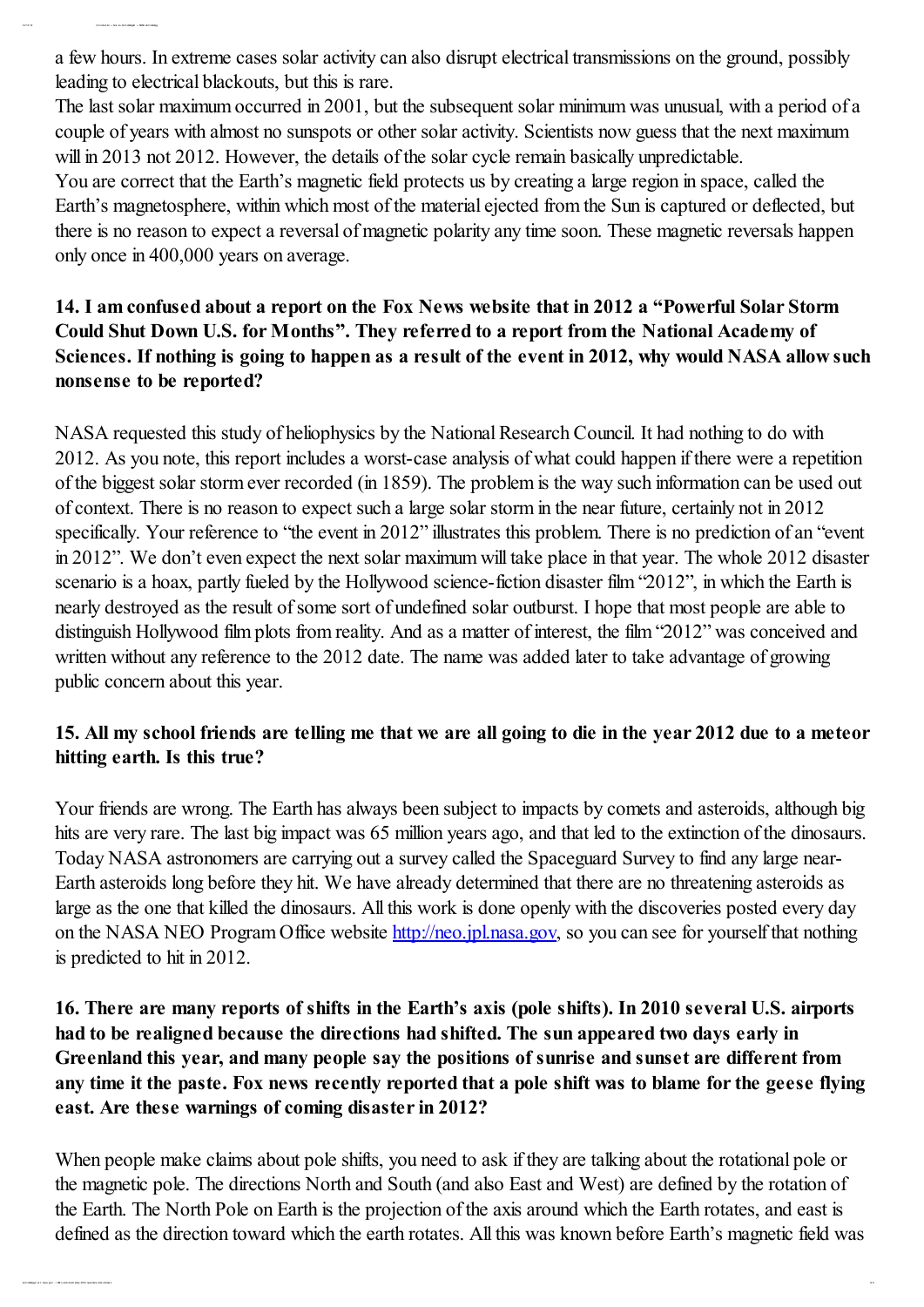discovered or magnetic compasses were invented. The magnetic poles are not in the same place as the rotational poles, and they move around on the surface. A compass therefore does not point to true north. This drifting of the magnetic poles required the renaming (not the reorientation) of several runways at small airports that still use magnetic headings. If the magnetic poles moved a large amount, or even if the magnetic field reversed, we would have to recalibrate the directions on our magnetic compasses, but everything else would stay the same. GPS systems would not be affected. The Sun would still rise in the same place in the East. The other stories deal with the rotation axis, which is very stable. The supposed early sunrise in Greenland and many other claims that the Sun is rising or setting in different locations are rampant on the Internet. Think about it. If there were any shift in the Earth's rotational axis, it would be instantly detected. All the computer drives on telescopes around the world, and all of our GPS systems, depend on a stable rotation of the Earth. If it slipped even a tiny amount, telescopes wouldn't be able to point, planes would be crashing because of incorrect GPS readings, and it would be the biggest news story of the century. These claims on obscure Internet sites are obviously wrong.

#### 17. Comet Elenin was widely believed to be a threat when it passed by in September-October 2011. Some people on the Internet said it was on the same orbit as Nibiru, or that Nibiru was moving with it or hidden behind it. What happened to Comet Elenin?

Comet Elenin attracted a great deal of attention from pseudo-scientists and conspiracy theorists. Discovered in December 2010, it was a small long-period comet, less than 4 km in diameter, that fell apart when it got close to the Sun. Yet during the months leading up to perihelion, the attention of many of the true believers in doomsday 2012 shifted their attention to this little comet, claiming that it endangered the Earth. The first crazy rumor was that it was not really discovered by Russian astronomer Leonid Elenin. but that the name Elenin stood for ELE=Extinction Level Event and NIN=Nibiru Is Near. Then websites announced that it triggered the giant Japanese earthquake and tsunami in March, and therefore it must be extremely massive – perhaps not a comet at all but something like a brown dwarf. Of course, scientists knew Elenin was a comet and not a massive object like a brown dwarf. First, Elenin fits the definition of a comet: It was a solar system object with an elongated (eccentric) orbit that was outgassing a tenuous atmosphere (coma) and tail as it approached the Sun. Comets are defined operationally by the presence of the visible coma and tail. Second, Elenin could not possibly be a massive object like a brown dwarf. If it were, it would not have a coma or tail, since the gas cannot escape from an object with substantial gravity. In addition, if it were massive we would by then have experienced its gravitational influence on the orbits of the planets, especially Mars and Earth (See Question 12). Finally, if it were a brown dwarf it would have been easily detected in various previous astronomical surveys, even when it was still in the far outer solar system.

During the summer of 2011, Elenin remained faint, and conspiracy websites accused NASA of a cover-up (not knowing, apparently, that it is the amateur astronomy community, not NASA, who photograph faint comets and measure their positions). Meanwhile, it was widely predicted on the Internet that Elenin would do terrible damage to the Earth when it came close in late September. (The fact is that it never came closer than a hundred times the distance to the Moon.) The usual claims were made about triggering pole shifts and huge earthquakes, this time predicted for September 26. In addition, it was claimed on many Internet sites that the comet was so large that it would block out the Sun for the three days of September 26, 27, and 28, 2011. They also said that the U.S. Military would be on full alert and that all the U.S. government leaders would be taking shelter in the (fictional) bunkers under the Denver airport. In fact, Elenin was so small that it had begun to break apart by mid-September, as it neared the Sun, and of course nothing happened on September 26- 27-28. Some conspiracy sites continued to claim that the comet was accompanied by a giant invisible object and that these disasters could happen any day. Others said the comet never existed but was a false rumor spread by the government to distract attention from Nibiru. This may be a preview of what we can expect in December 2012, when many conspiracy nuts will likely continue to claim that Nibiru will destroy the Earth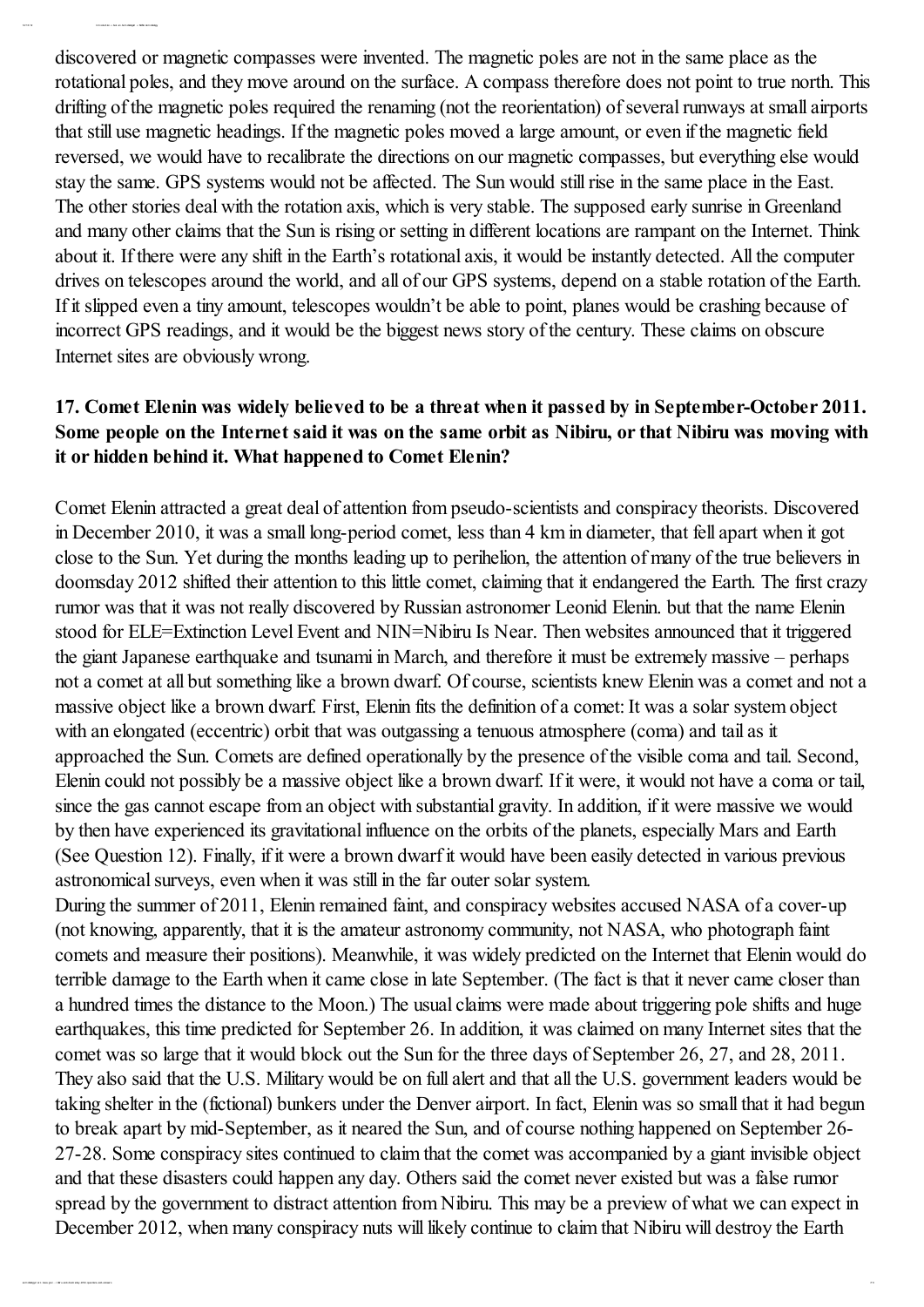right up to (or beyond) December 21.

12/ 13/ 12 I nt r oduct ion « Ask an Ast r obiologist « NASA Ast r obiology

## 18. If Nibiru is not real, then why are all these terrible things happening in 2012? There must be some explanation for the earthquakes, floods, storms, solar outbursts, and rising temperatures our planet is experiencing.

Over the four years that I have been answering questions on this topic, each of the predicted 2012 disasters has been shown to be wrong. Nibiru (or any other rogue planet) obviously does not exist, since if it were real we could see it and feel the effects of its gravity. You could not hide it from the more than 10,000 professional and 100,000 amateur astronomers. And there will be no planet alignment in 2012 — that is a plain lie. The Earth's magnetic flied is not headed for a reversal, while large shifts in the rotational pole are impossible. Solar activity is below normal, and the next solar maximum will not happen until 2013. Although we had one exceptionally large earthquake in Japan this year, overall there has been no increase in earthquakes worldwide. It is interesting how many people who write to me don't seem to realize that astronomers and space scientists and geologists are constantly monitoring and recording what happens to the Earth, and any deviation would be immediately detected. The one real change is global warming, as is well documented by science. That helps explain the increase in storms and floods. And we know the cause, which is the rising concentration of carbon dioxide in the atmosphere. All we are left with for 2012 is a vague concern about the roll-over in the Mayan calendar, and scholars can't even agree on what year that happens. Doomsday is not real, but people's fear promoted by countless websites and YouTube videos is unfortunately very real, and especially harmful for children.

## 19. Can you prove to me that Nibiru is a hoax? There are so many reports that something terrible will happen in 2012. I need proof because the government and NASA are keeping so much from us.

Yes I can prove it. Remember what Nibiru is said to be: a planet as large as the Earth on an eccentric 3600 year orbit around the Sun that threatens to collide or come close to the Earth in December 2012. If it existed, it would by now (early 2012) be visible to everyone in the night sky. Obviously it is not there. You can't hide a planet that is due here in less than a year. Further, a real planet would have sufficient mass to perturb the orbits of Mars and the Earth. Some people talk about an external object changing the tilt of the Earth's axis or triggering earthquakes, which is silly, but its gravity would be distorting planetary orbits if it were real. One way we would know this is from the daily communication links between the Earth and several spacecraft orbiting Mars and operating on its surface. The radio signals measure the precise distance and relative speed between the two planets, and any deviation would be immediately recognized. Finally, we also know that no planet has been regularly passing thorough the inner solar system. It there had been such interlopers, the Moon would have been stripped from the Earth and the orbits of the inner planets would have high eccentricity and inclination. Not only does Nibiru not exist now, we can be sure that no rogue planets have been entering the inner solar system over the past million years.

You don't need to take my word for it. Just use common sense. Have you seen Nibiru? In 2008 many websites said it would be visible to the naked eye in spring 2009. If a large planet or brown dwarf were headed for the inner solar system in 2012, it would already be tracked by hundreds of thousands of astronomers, professional and amateur, all over the world. Do you know any amateur astronomers who are watching it? Have you seen any photos or discussion of it in the big popular astronomy magazines like Sky & Telescope? Just think about it. No one could hide Nibiru if it existed.

#### 20. If Nibiru is a hoax, why doesn't NASA issue a denial? How can you permit these lies to circulate and frighten people? Why doesn't the U.S. government do something about it!

ast r obiology2. ar c. nasa. gov/ …/ nibir u- and- doom sday- 2012- quest ions- and- answer s 8/ 9